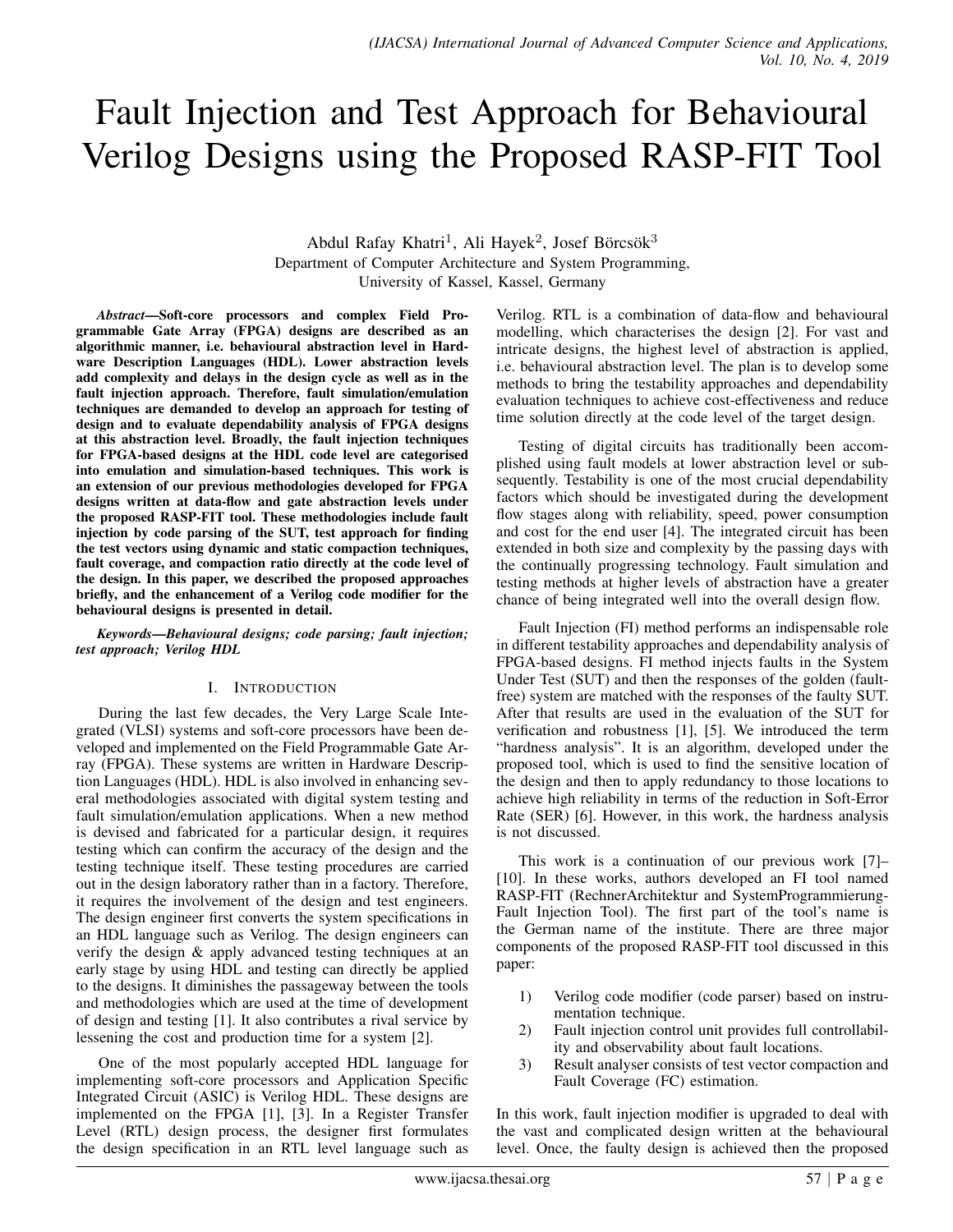fault injection testing approach is applied and obtained the small number of test vectors for maximum FC.

The organisation of the paper is as follows: The background is explained in Section II. The improvement of the RASP-FIT tool to modify the behavioural designs is introduced in Section III, and it also illustrates the proposed functionalities of the result analyser. Results of fault injection algorithm, test vectors, fault coverage and compaction are presented in Section IV. Lastly, Section V concludes the paper and presents some directions for future work.

#### II. BACKGROUND

Fault injection and fault simulation approaches are utilised to investigate the consequence of a fault on an embedded hardware/programming framework. As a rule, fault injection is performed on abstract models of the SUT either to recoup early outcomes when the realisation of the system is not finished up yet or to accelerate the runtime for fast fault simulation on explicit models. The higher level of abstraction is RTL, which can not cover all the gate level faults [4]. Fault simulation applications at the RTL level can, for the most part, beat the computational expenses. However, existing higher level fault simulation applications does inadequately relate to RTL fault simulation. For assessing a design concerning robustness against soft-errors, for example, injected by radiation, the system is simulated while artificial faults are incorporated [11]. Authors in [12] demonstrated that RTL fault models could be used for the robustness evaluation of FPGA-based designs. In this work, new RTL fault models are developed and inserted to perform fault injection campaign. Fault injection tool "TSIM" [13] has viewed as a minimal cost, adaptable and accurate framework for fault injection experimentation at the RTL level of the designs.

Concurrent fault simulation is applied to the RTL designs, finds fault coverage, test vectors and developed RTL fault models are presented in [14]. Sandia et al. showed in their work that fault injection experiment at the RTL level is very close to the real-time experiment using radiations cause faults [11]. An approach to reduce the computational expense is to initiate fault injection at a higher level of abstraction. Numerous techniques have been proposed in the last couple of decades, in which faults are deliberately introduced at the different level of abstractions such as, RTL and gate levels [15]. As the size of components on the integrated circuits is reduced, so it makes the test, verification and debugging very complicated. Authors in [16] presented an auto-correction mechanism for the digital design to debug it. It reduces the time-to-market and debugging budget because more than 60% of the verification effort is spent on debugging.

Authors in [17] presented the characterisation method for Single Event Transient (SET) sensitivity of gates for varying pulse widths. In this method, they explained a weighted fault injection drive and calculated the SET sensitivity of combinatorial design. They also proposed that SET analysis can be obtained at the RTL level of design. The correlation between RTL testability and gate-level stuck-at fault coverage is carried out and observed. RTL testability was achieved by TASTE tool whereas FlexTest is used to obtain fault coverage. The design methodology is developed for performing fault modelling, and enumeration of various statements are taken place for fault injection. In this work, the mutation technique is used for developing faulty circuit [4]. In comparison with this work, authors injected saboteur models for bit-flip, stuck-at 1 & 0 fault models [18].

In this work, a tool (RASP-FIT) is developed for fault injection testing and fault simulation applications. The tool works on the instrumentation technique for any Verilog design by injecting saboteur. These saboteurs consist of logic gates, e.g. XOR, OR and AND with an inverter for bit-flip, stuck-at 1 & stuck-at 0 fault models respectively.

## III. THE RASP-FIT TOOL AND ITS COMPONENTS

The RASP-FIT tool can modify the FPGA-based designs, written in Verilog HDL. This tool includes Verilog code modifier (Fault Injection Algorithm), which changes the code by introducing faults. The way of modifying code at each abstraction level is separate. Therefore, fault models must be defined at that abstraction level. The bit-flip, stuck-at 1 & 0 fault models, are adopted for target system modification. In the proposed fault injection technique, fault models are developed using few logic gates such as XOR, OR and AND with NOT added in the HDL code. Verilog code modifier reads the code line by line and extracts keyword, operators or variables. The criterion for fault injection is particularised for every keyword and operator. It also includes the fault injection manager (i.e. Fault Injection, Selection and Activation (FISA) control unit) in each copy of the SUT to elect and stimulate faults [1], [7], [8].

In this paper, behavioural designs are considered for fault modification, obtaining test vectors, fault coverage and compaction analysis under the RASP-FIT tool. A tabbed-based standalone Graphical User Interface (GUI) is developed. Fig. 1 shows the fault injection analysis tab.

| <b>A</b> RASP-FIT Tool                                                                                    |                                 |                                         | $\begin{picture}(180,10) \put(0,0){\line(1,0){10}} \put(10,0){\line(1,0){10}} \put(10,0){\line(1,0){10}} \put(10,0){\line(1,0){10}} \put(10,0){\line(1,0){10}} \put(10,0){\line(1,0){10}} \put(10,0){\line(1,0){10}} \put(10,0){\line(1,0){10}} \put(10,0){\line(1,0){10}} \put(10,0){\line(1,0){10}} \put(10,0){\line(1,0){10}} \put(10,0){\line($ |
|-----------------------------------------------------------------------------------------------------------|---------------------------------|-----------------------------------------|-----------------------------------------------------------------------------------------------------------------------------------------------------------------------------------------------------------------------------------------------------------------------------------------------------------------------------------------------------|
| <b>Welcome to RASP-FIT</b>                                                                                | <b>Fault Injection Analysis</b> | <b>Hardness Analysis</b>                | <b>Static Compaction</b>                                                                                                                                                                                                                                                                                                                            |
| <b>Fault Injection in SUT</b>                                                                             |                                 | <b>Result Analyzer</b>                  |                                                                                                                                                                                                                                                                                                                                                     |
| <b>Browse</b><br>Select a System Under Test (SUT):<br>Path: G:\Khatri\31.10.2017\RASP_FIT_GUI_Only\Test.v |                                 | <b>Number of Copies Generated:</b>      | $nsec = 3$                                                                                                                                                                                                                                                                                                                                          |
|                                                                                                           |                                 | <b>Number of Faults in Each Copy:</b>   | Fault Copy = 6,6,4                                                                                                                                                                                                                                                                                                                                  |
| Fault Model & Copies of SUT                                                                               |                                 | <b>Total Number of Faults Injected:</b> | $FT = 16$                                                                                                                                                                                                                                                                                                                                           |
| <b>Select Fault Model for Analysis:</b>                                                                   | Bit-flip<br>٠                   |                                         |                                                                                                                                                                                                                                                                                                                                                     |
|                                                                                                           |                                 | <b>Number of Additional Port Pins:</b>  | $FS = 3$                                                                                                                                                                                                                                                                                                                                            |
| <b>Enter Number of Copies:</b>                                                                            | $\overline{\mathbf{3}}$         |                                         |                                                                                                                                                                                                                                                                                                                                                     |
|                                                                                                           |                                 |                                         | Generate                                                                                                                                                                                                                                                                                                                                            |

Fig. 1. Graphical window for FIA of the RASP-FIT tool.

## *A. Flowchart of FIA for Behavioural Designs*

Behavioural modelling gives a convincing way to express design functionality algorithmically. Therefore, the soft-core processor and intricate FPGA-based designs are written at this level [19]. It is the highest level of abstraction, which describes the functional operation of the design. This level does not provide any information about the implementation of the design. The behaviour of the design is expressed by procedural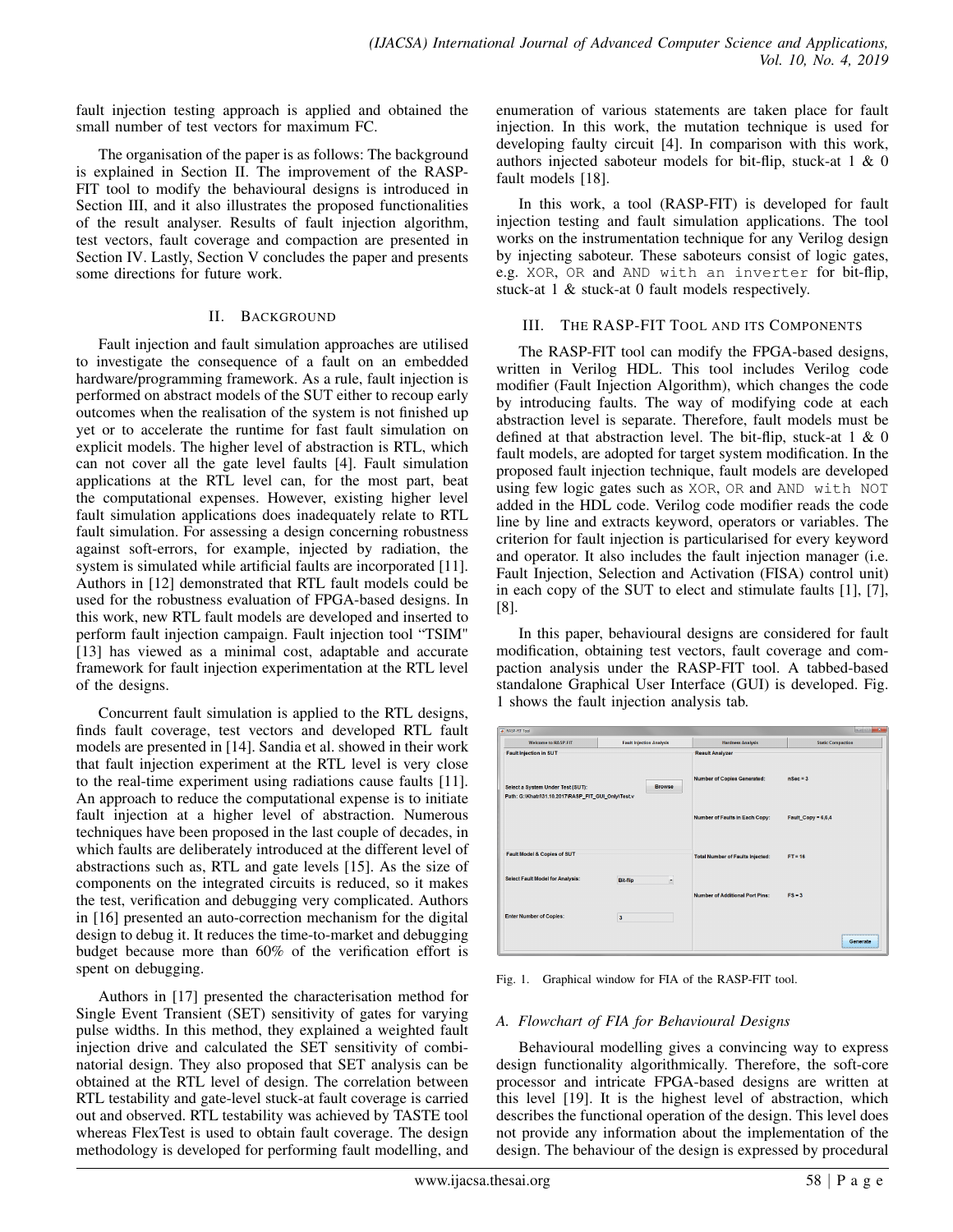constructs, e.g. initial and always. The initial block statements run only one time, and always constructs execute again and again when the sensitivity list parameter changes their value [20], [21]. These constructs control the simulation and handle variables of different data types. The code parsing technique (fault injection mechanism) is different for each abstraction level, e.g. behavioural. The prototypes of following constructs, for example, always-initial blocks, blocking and non-blocking assignments, case, if-else construct are added to the RASP-FIT tool [10]. A few more features are also appended which inject fault in user-defined functions, vectors and a part-select/bit-select of vector variables in this work.

Modification of the code manually is a very challenging task. Therefore, the automatic code parser (FIA) under the RASP-FIT tool is devised for FPGA-based designs. Fig. 2 shows the fault injection algorithm flowchart. The synthesizable Verilog design file is applied to the RASP-FIT tool to the fault injection modifier as an input which parses the code line by line. This tool neglects and eliminates the single as well as multi-line comments. When it parses a line of the code (the line ends with a terminator ";"), it extracts the Verilog keyword and operator from it [8]. At behavioural abstraction level, the whole always construct read first by the tool and then analysed for the fault injection modification.



Fig. 2. Flowchart of the RASP-FIT code modifier (FIA).

Two more libraries (*BehaveLib* and *behaveDataLib*) are added in this work for behavioural designs as shown in Fig. 2 (shaded by the colour). The first library *"BehaveLib"* consists of the always, initial keywords. There are following statements which are used with procedural constructs, e.g.

| Verilog Behavioural                              | Operator Name                 | Functional        |  |
|--------------------------------------------------|-------------------------------|-------------------|--|
| Operators                                        |                               | Group Name        |  |
| Ħ                                                | Bit or Part Select            |                   |  |
| $! \sim$                                         | Logical Negation, Negation    | Logical, Bit-wise |  |
| &, l, $\sim$ &, $\sim$ l, ^, $\sim$ ^or ^ $\sim$ | AND, OR, NAND, NOR, XOR, XNOR | Reduction         |  |
| $+$ , $-$                                        | Unary plus and minus          | Arithmetic        |  |
| $\{\}, \{\{\}\}\$                                | Concatenation, Replication    | $\overline{a}$    |  |
| *.                                               | Multiply                      |                   |  |
| $\prime$                                         | Divide                        |                   |  |
| $\%$                                             | <b>Modulus</b>                | Arithmetic        |  |
| $\ddot{}$                                        | <b>Binary Plus</b>            |                   |  |
| $\overline{a}$                                   | <b>Binary Minus</b>           |                   |  |
| <<                                               | Shift Left                    | Shift             |  |
| >                                                | Shift Right                   |                   |  |
| $\geq$                                           | Greater than                  |                   |  |
| $>=$                                             | Greater than or Equal to      | Relational        |  |
| $\,<\,$                                          | Less than                     |                   |  |
| $\leq$                                           | Less than or equal to         |                   |  |
| $= 1, 1, 1$                                      | Equality, Inequality          | Equality          |  |
| &, I, ^                                          | AND, OR, XOR                  | Bit-wise          |  |
| &&,                                              | AND, OR                       | Logical           |  |
| ?:                                               | Conditional                   | Conditional       |  |

TABLE I. VERILOG HDL OPERATORS FOR BEHAVIOURAL LEVEL [22]

always. The way to inject faults in these statements is explained in the sequel.

*1) Blocking and Non-blocking Statements:* Block statements are executed differently in the sequential block and parallel block. In sequential block, they executed before the execution of the statement following it whereas, in the parallel block, the statements do not prevent their executions. Other procedural statements are called non-blocking assignments. In these assignments, numerous variable assignments within the same time step are made without consideration of order or declaration arrangement. The fault injection techniques in these statements inside the always constructs are shown in Fig. 3 [21]. Expression in Fig. 3 can be a single bit variable, vector, bit-select/part-select of vector, boolean expression using operators given in Table I.

module nameSUT (inputs, outputs); . . . . . . ; */ / non*−*b l o c k i n g* Var\_lvalue <= Expr; //fault-free  $Var_l value \le (fn \wedge Expr)$ ; //*faulty / / s i m i l i a r l y f o r b l o c k i n g*  $Var_l = Expr$ ; //*fault* −*free*  $Var_lvalue = (\hat{fn} \wedge Expr);$  //*faulty* 

#### Fig. 3. Prototypes for blocking and non-blocking assignments.

*2) Vector Bit-select and Part-select:* Bit-select extracts a particular bit from an input vector, a vector net, a vector reg, integer, or time variable, or parameter. Instead of a single bit, many adjacent bits in a vector net, vector reg, integer, or time variable, or parameter are chosen and are known as part-select. The part-select is distinguished into two types, an indexed part-select and a constant part-select. Fig. 4 shows the fault modification in the code for bit-select and part-select.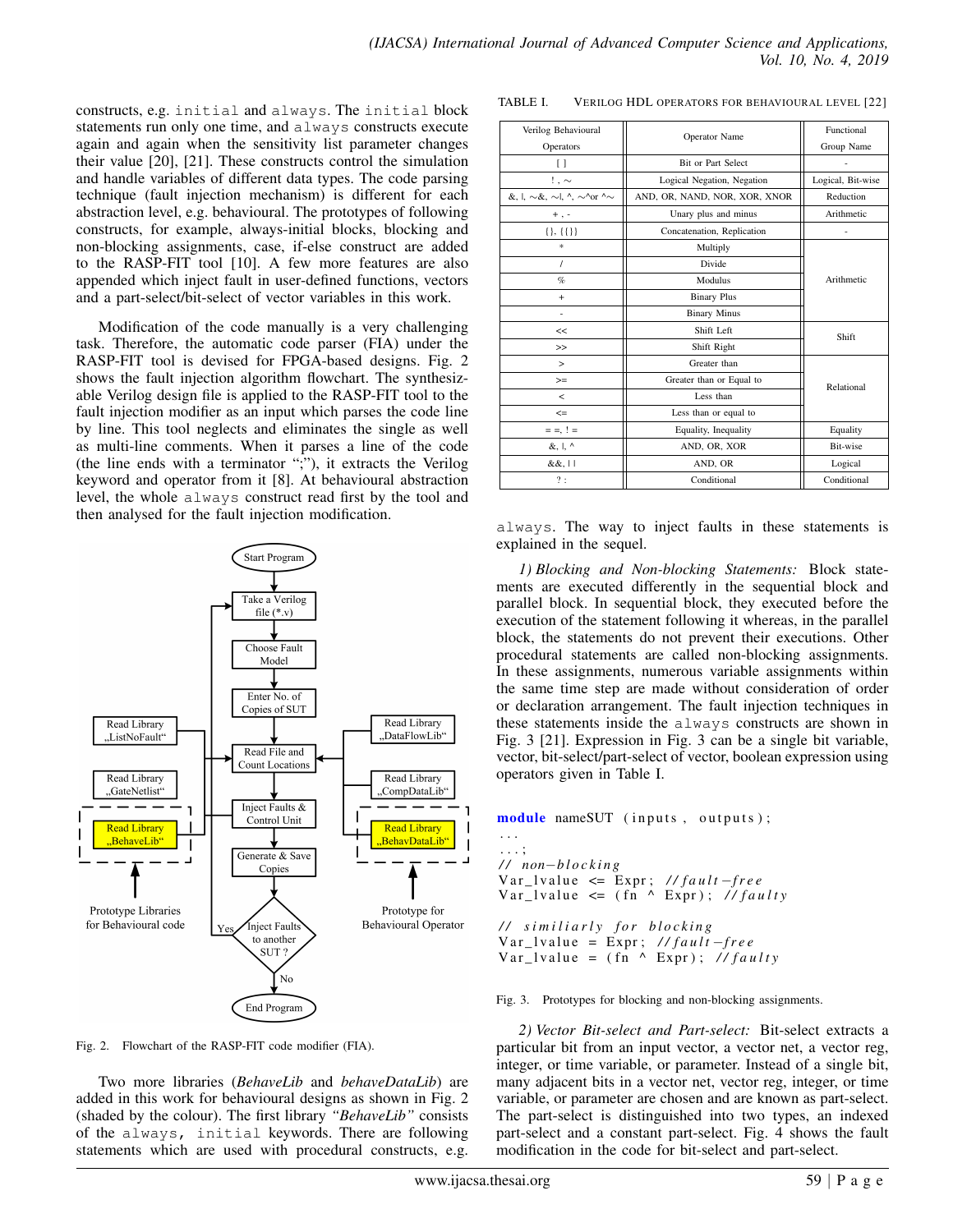```
module module_name (a,...);
.
```

```
.
input [3:0] a;
```
.

```
.
/ / Bit−s e l e c t
Var_l value \leq a[2]; //fault −free
Var_lvalue \leq (fn \land a[2]); // Single fault at
    a [ 2 ] i n a .
/ / P a rt−s e l e c t
Var_lvalue = a[2:1]; //fault −free
```

```
Var_{\text{1}} = (\{ \text{fn}, \text{fn}+1 \} ) ^ a [2:1] ;
// Two faults at a[2] and a[1].
```
Fig. 4. Prototypes for bit-select and part-select for fault injection under RASP-FIT.

*3) Conditional Statement:* The conditional statement (or ifelse statement) is used to decide on whether the statement is executed. The expression with if or else-if may contain a single variable, rVals (right variables) and lVals (left variables) separated by relational operators or combinations of different expressions. Fig. 5 shows the examples of expressions, that can be used with conditional expressions with the fault injection strategy. When the expression is constant, the tool does not inject the fault in the expression.

```
module nameSUT (inputs, outputs);
. . .
. . . ;
/ / P r o t o t y p e 1
if (Expr1) // fault −free
if (fn \wedge Expr1) //faulty
/ / P r o t o t y p e 2
if (Exp1 = 1'd0) // fault-freeif ((\text{fn} \land \text{Expr1}) == 1' d0) // faulty
/ / P r o t o t y p e 3
if (Expr1) < (Expr2)if ((fn \land Expr1)) < ((fn+1 \land Expr2))
```
Fig. 5. Expression prototypes for if and else if.

*4) Case Statement:* The case statement is a multi-way decision statement. It examines the expression matches one of many other expressions or branches accordingly. The last option of the case statement is the default which executes when none of the condition is met [4]. The RASP-FIT includes all prototypes of case statements, e.g. casez and casex statements. Fig. 6 shows a fault injection method for the case statement. Faults are injected in statements and expressions.

*5) User-defined Primitives & Functions:* Functions are similar to tasks, except that functions return only a single value to the expression from which they are called. A userdefined file (named user\_defined\_netlist.csv) is created and added with the RASP-FIT tool folder. This file consists of two columns; the first column contains the names of userdefined primitives or functions used in the modules with I/O

```
/ / Case S t a t e m e n t
case (Expr)
  Expr : statement
  Expr {, Expr} : statement
  default : statement
endcase
/ / F a u l t y Case S t a t e m e n t
case (fn ^{\wedge} Expr)
  Expr : fn+1 \wedge statementExpr {, Expr} : statement
  default: fn+N \land statement
endcase
```
Fig. 6. Prototypes for case statement under RASP-FIT.

ports. Whereas, the second column consists of the positions of inputs in the function or primitives for fault insertion locations. Both columns are separated by a semi-colon ';'. When RASP-FIT is run, the contents of the file are read and added to the predefined libraries for the keywords for each abstraction level.

## *B. Result Analyser*

As described earlier, authors developed the Automatic Test Pattern Generation (ATPG) with hybrid compaction techniques and a method to find the critical nodes of the SUT at the code level under the proposed tool and presented in the previous work [1], [7], [8]. In the previous works, the FC and compact Test Vectors (TV) were calculated for the Verilog HDL designs written at gate-level and data-flow. Firstly, behavioural designs are modified, and faulty code is generated. The proposed test method is applied to the behavioural designs, and test vectors and compaction analysis are carried out and presented in the paper. A small description of the proposed approaches is added to recall the idea briefly.

*1) Test Approach: Fault Injection Testing:* Testing of design becomes essential to guarantee the fault-free operation of devices. Various techniques have been introduced which can test the digital systems realised on FPGA, and are generally acknowledged as test pattern generation methods [7]. The Verilog file is applied to the tool as an input, and the tool modifies the code to generate the faulty copies of the Verilog design, along with the top module file. The top file contains instantiations of the golden model, and faulty models, comparator block (compare the responses), dynamic compaction block (select qualified test vectors) and memory (to store responses in a text file). All these components of the top module are programmed by the RASP-FIT tool in Verilog HDL during the FIA process. Fig. 7 shows all components of the top module file and components of the proposed ATPG approach. Xilinx ISE project navigator tool is used to do the project and simulate the design using Modelsim tool. In order to simulate a design, a test bench is needed, which contains input stimuli signals such as fault selector signal and random pattern generator utilising a Linear Feedback Shift Register (LFSR). In this paper, all proposed approaches are applied to some simple behavioural designs. FC and compaction (C) are calculated by Eq. 1 and Eq. 2, respectively:

$$
FC = \frac{F_D}{F_T} \times 100\%
$$
 (1)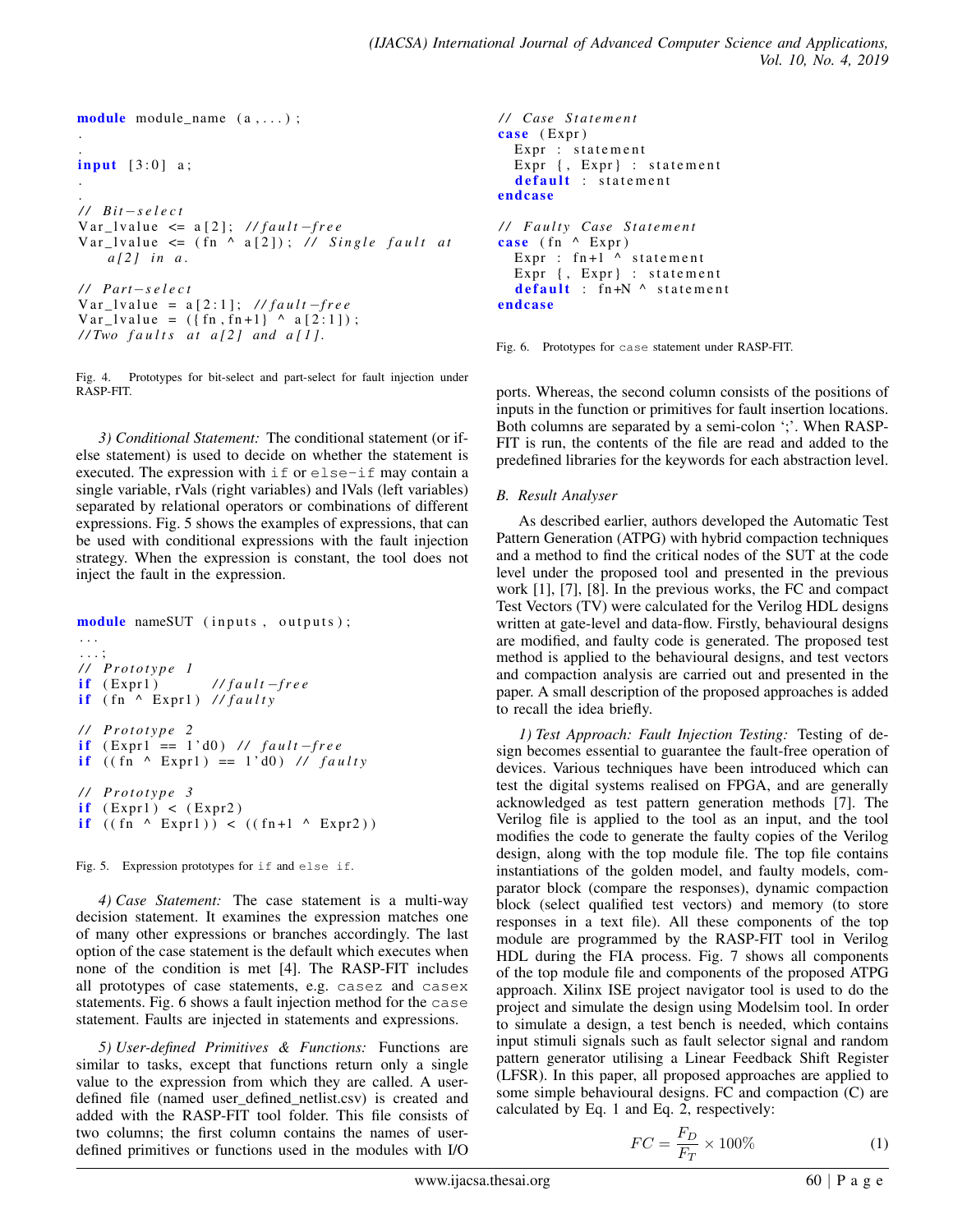

Fig. 7. Simulation environment for proposed fault injection testing.

$$
C = \left(1 - \frac{T_{\text{Static compact}}}{T_{\text{q}}}\right) \times 100\% \tag{2}
$$

During the ATPG process, a mechanism is defined which can reduce the number of test vector generation. It is widely known as dynamic compaction, and it is a part of an ATPG procedure described step by step shortly in Algorithm 1. Using this algorithm, we obtained the efficient test vectors which detect more faults. Static compaction is a simple approach, and it is not part of the ATPG procedure. Static compaction is used to reduce the test vector count further which were obtained during the ATPG method with dynamic compaction. It is described in Algorithm 2.

Algorithm 1 Proposed dynamic compaction algorithm [1]

- 1: Run the simulation by applying random input pattern and perform fault injection experiment
- 2: Count the fault detections for each pattern
- 3: Compare the sum with the set-point value
- 4: if Is sum greater than or equal to set-point value then
- 5: Save as qualified test vectors  $T<sub>a</sub>$
- 6: Increase the  $T<sub>q</sub>$  count by one
- 7: else
- 8: Apply another pattern
- 9: end if
- 10: Go to step 2
- 11: Stop the simulation design when  $T_q$  count reaches 100
- 12: Stored all qualified vectors  $T_q$  in the text files

*2) System Under Test (SUT):* To validate the proposed techniques, the authors developed various simple designs at behavioural abstraction level. The purpose of these designs is to utilise all possible operators and keywords specifically used for behavioural modelling and validate the fault injection capability of RASP-FIT tool for behavioural designs. These operators are depicted in Table I. Verilog commands, and their prototypes for fault injection are described in Section III. The

| <b>Algorithm 2</b> Proposed static compaction algorithm   |
|-----------------------------------------------------------|
| 1: Detection of faults is summed for each $T_q$ .         |
| 2. Based on step 1, TVs are sorted in descending order.   |
| 3: for Perform logical OR operation do                    |
| Calculate new FC<br>4:                                    |
| <b>if</b> Is new FC greater than old FC <b>then</b><br>5: |
| Saved pattern as compact TV<br>6:                         |
| else<br>7:                                                |
| Repeat step 3 for next vector<br>8:                       |
| end if<br>9:                                              |
| Repeat step 3 to 9, stop when new_FC reaches 100%<br>10:  |
| or all $Tq$ checked                                       |

11: end for

12: Compact test vectors for maximum FC

target designs consist of all prototypes of statements used in always construct.

#### IV. RESULTS AND DISCUSSION

The RASP-FIT tool is upgraded, and now it can handle the Verilog HDL designs written at gate, data-flow and behavioural levels. In this paper, behavioural circuits are generated, and code modification is performed on these designs. These designs are simple Verilog designs at the behavioural level and cover nearly all types of Verilog operators and keywords. The sequel presents the results for fault injection, obtaining test vectors, FC, and the compaction ratio.

#### *A. Results: FIA for Behavioural Designs*

The RASP-FIT tool is simple, fast and user-friendly. Fault injection analysis is carried out for behavioural designs and the time is measured. It shows the advantage of representing the design at higher abstraction levels. The tool took a fraction of a second to generate the faulty copies of the SUTs. Table II shows the Verilog behavioural designs along with the number of look-up tables, the number of total faults and the time in seconds. The whole design can be represented in fewer lines of code at a higher level of abstraction.

TABLE II. TIMING ANALYSIS FOR FAULTY MODULES GENERATION OF BEHAVIOURAL DESIGNS

| S.No.          | <b>Behavioural</b><br>Designs | No. of Slices<br><b>LUTs</b> | <b>Total Faults</b> | Time (in Seconds) |
|----------------|-------------------------------|------------------------------|---------------------|-------------------|
|                | Adder (32-bit)                | 32                           | 64                  | 0.467             |
| $\mathcal{L}$  | Circuit Bitwise               | $^{04}$                      | 09                  | 0.137             |
| 3              | Relational Ops                | $^{04}$                      | 27                  | 0.190             |
| $\overline{4}$ | Boolean Ckt                   | 04                           | 10                  | 0.121             |
|                | Mux Case                      | 06                           | 22                  | 0.143             |

#### *B. Results: Compact Test Vectors and Fault Coverage*

The number of test vectors obtained and fault coverage is calculated for behavioural designs and presented in Table III. The second column shows the number of input and output of the system under test; however, the number of faults detected  $F_D$  is shown in 3<sup>rd</sup> column. FC is calculated for each fault model (bit-flip, stuck-at 1, stuck-at 0). One value entry in  $F_D$  $& F C$  columns shows the same value is obtained for each fault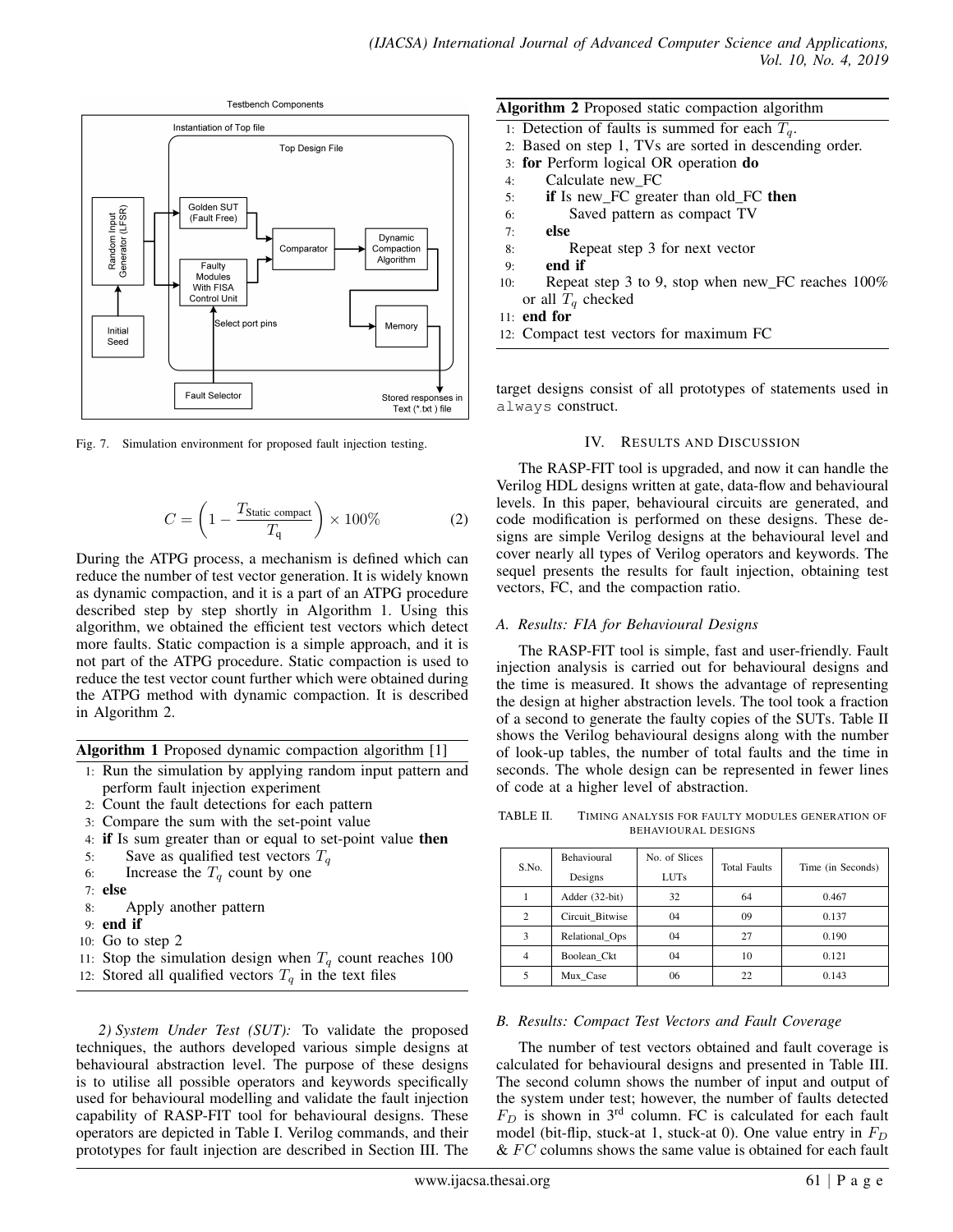model in the analysis. However, Table IV shows the number of qualified vectors obtained after dynamic compaction  $T_q$ . In the proposed dynamic approach, we stop the simulation when the  $T_q$  count reaches 100 test vectors. The proposed method is fast and memory efficient. On these vectors, authors applied static compaction scheme and obtained the reduced TV without compromising the FC and mentioned in the 3<sup>rd</sup> column of Table IV.

| TABLE III. | <b>RESULT OF FAULT COVERAGE FOR FEW BEHAVIOURAL</b> |
|------------|-----------------------------------------------------|
|            | <b>DESIGNS</b>                                      |

| <b>System Under Test</b> | No. of Inputs /                    | <b>Fault Detected</b> | <b>Fault Covarge</b> |
|--------------------------|------------------------------------|-----------------------|----------------------|
|                          | <b>Outputs (Original Circuits)</b> | $(F_D)$               | FC(%)                |
| Adder (32-bit)           | 64/33                              | 64                    | 100                  |
| Circuit Bitwise          | 9/5                                | 09                    | 100                  |
| Relational Ops           | 6/4                                | 27                    | 100                  |
| Boolean Ckt              | 4/2                                | 10                    | 100                  |
| Mux Case                 | 14/3                               | 22                    | 100                  |

### *C. Results: Compaction*

In this work, authors obtained the compaction analysis of the Verilog designs written at behavioural abstraction level. For each design, the qualified test vectors are obtained during the ATPG and stored in a text file. These text files are applied to the RASP-FIT tool to perform static compaction. After static compaction, authors obtained the short test vectors. Fig. 8 shows the static compaction achieved for the various fault models. Table IV contains the test vectors obtained after dynamic compaction and static compaction for bit-flip, stuckat 0 (SA-0) and stuck-at 1 (SA-1) fault models. Single value entry shows that the number of test vectors are the same for each fault model.

TABLE IV. HYBRID COMPACTION SCHEMES FOR FEW BEHAVIOURAL DESIGNS

| <b>SUT</b>      | <b>Dynamic Compaction (Tq)</b> | <b>Static Compaction (TV)</b> | Compaction $(\%)$<br>Bit-flip, SA-1, SA-0 |
|-----------------|--------------------------------|-------------------------------|-------------------------------------------|
| Adder (32-bit)  | 100                            |                               | 98                                        |
| Circuit Bitwise | 100                            |                               | 98                                        |
| Relational Ops  | 100                            |                               | 98                                        |
| Boolean Ckt     | 100                            | 2,3,3                         | 98,97,97                                  |
| Mux Case        | 100                            | 3.5.4                         | 97,95,96                                  |

### V. CONCLUSION

In this work, the automatic code-parser is enhanced to inject faults in behavioural HDL designs under the RASP-FIT tool. Previously, the tool can modify the gate level and dataflow designs only. Behavioural HDL codes algorithmically represent designs. It is possible to test, evaluate fault injection and simulation techniques directly at the code level using the RASP-FIT tool. In this way, the tool assists design and test engineers to obtain the small number of TV, FC, and compaction of the designs at an early stage of the development flow, hence reduce the cost and time-to-market. Few behavioural designs are tested, and FC is calculated. It is shown that maximum FC is achieved for fewer test vectors.

In future, result analyser will be upgraded to obtain the compact test vectors for sequential circuits along with the enhancement of ATPG approach. At this time, the tool work



Fig. 8. Compaction ratio for behavioural circuits.

on a single module of design. Multiple modules are also a way to write a hierarchical behavioural design, and it is considered for the RASP-FIT tool.

#### **REFERENCES**

- [1] A. R. Khatri, A. Hayek, and J. Börcsök, "Validation of the Proposed Fault Injection, Test and Hardness Analysis for Combinational Data-Flow Verilog HDL Designs Under the RASP-FIT Tool," in *2018 IEEE 16th Intl Conf on Dependable, Autonomic and Secure Computing, 16th Intl Conf on Pervasive Intelligence and Computing, 4th Intl Conf on Big Data Intelligence and Computing and Cyber Science and Technology Congress(DASC/PiCom/DataCom/CyberSciTech)*, (Athens, Greece), pp. 544–551, IEEE, Aug 2018.
- [2] J. Cavanagh, *Computer arithmetic and Verilog HDL fundamentals*. California, USA: Taylor & Francis Group, LLC, 2010.
- [3] H. Ben Fekih, A. Elhossini, and B. Juurlink, *Applied Reconfigurable Computing*, vol. 9040 of *Lecture Notes in Computer Science*. Cham: Springer International Publishing, 2015.
- [4] M. Karunaratne, A. Sagahayroon, and S. Prodhuturi, "RTL fault modeling," in *48th Midwest Symposium on Circuits and Systems, 2005.*, pp. 1717–1720 Vol. 2, IEEE, 2005.
- [5] Z. Navabi, *Digital System Test and Testable Design*. Boston, MA: Springer US, 2011.
- [6] A. R. Khatri, A. Hayek, and J. Börcsök, "Validation of the Proposed Hardness Analysis Technique for FPGA Designs to Improve Reliability and Fault-Tolerance," *International Journal of Advanced Computer Science and Applications*, vol. 9, no. 12, pp. 1–8, 2018.
- [7] A. R. Khatri, A. Hayek, and J. Börcsök, "ATPG method with a hybrid compaction technique for combinational digital systems," in *2016 SAI Computing Conference (SAI)*, (London, UK), pp. 924–930, IEEE, Jul 2016.
- [8] A. R. Khatri, A. Hayek, and J. Börcsök, *Applied Reconfigurable Computing*, vol. 9625 of *Lecture Notes in Computer Science*. Cham: Springer International Publishing, 2016.
- [9] A. R. Khatri, A. Hayek, and J. Borcsok, "Validation of selecting SPvalues for fault models under proposed RASP-FIT tool," in *2017 First International Conference on Latest trends in Electrical Engineering and Computing Technologies (INTELLECT)*, (Karachi, Pakistan), pp. 1–7, IEEE, nov 2017.
- [10] A. R. Khatri, A. Hayek, and J. Börcsök, "RASP-FIT: A Fast and Automatic Fault Injection Tool for Code-Modification of FPGA Designs," *International Journal of Advanced Computer Science and Applications*, vol. 9, no. 10, pp. 30–40, 2018.
- [11] T. Flenker, J. Malburg, G. Fey, S. Avramenko, M. Violante, and M. S. Reorda, "Towards Making Fault Injection on Abstract Models a More Accurate Tool for Predicting RT-Level Effects," in *2017 IEEE Computer*